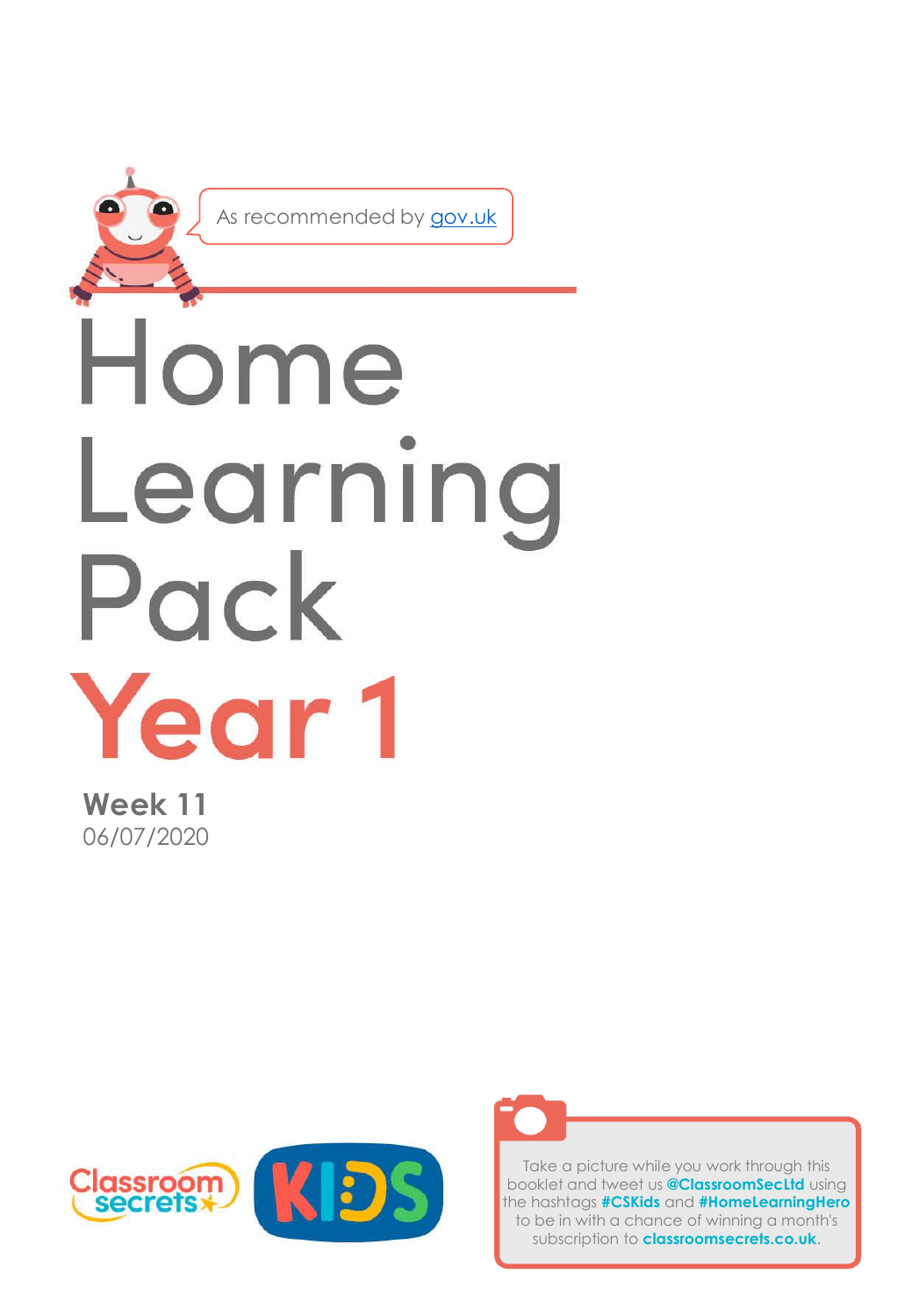



**© Classroom Secrets Limited 2020 Visit kids.classroomsecrets.co.uk for online games to support learning. <sup>2</sup>**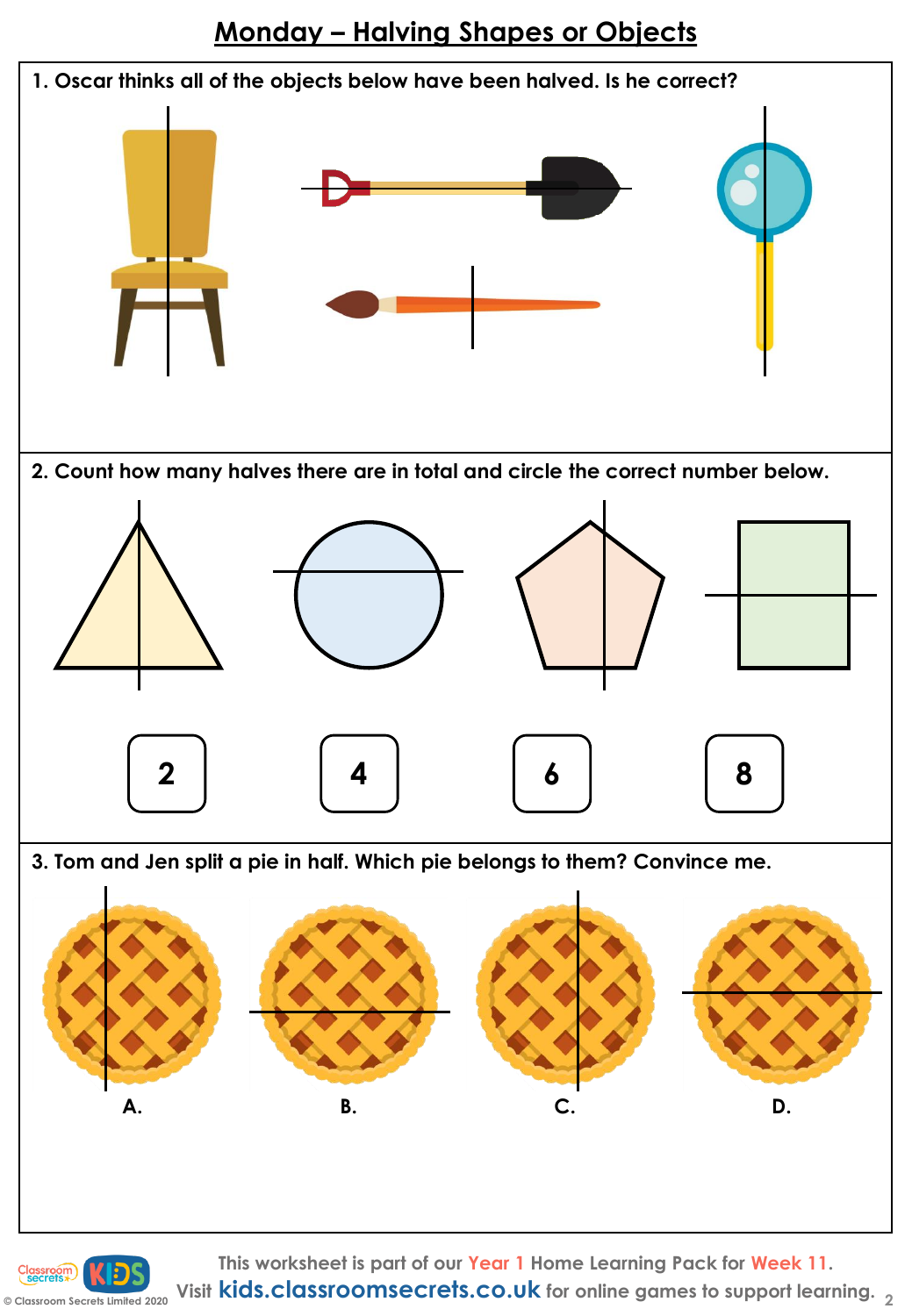#### **Monday – Verbs**

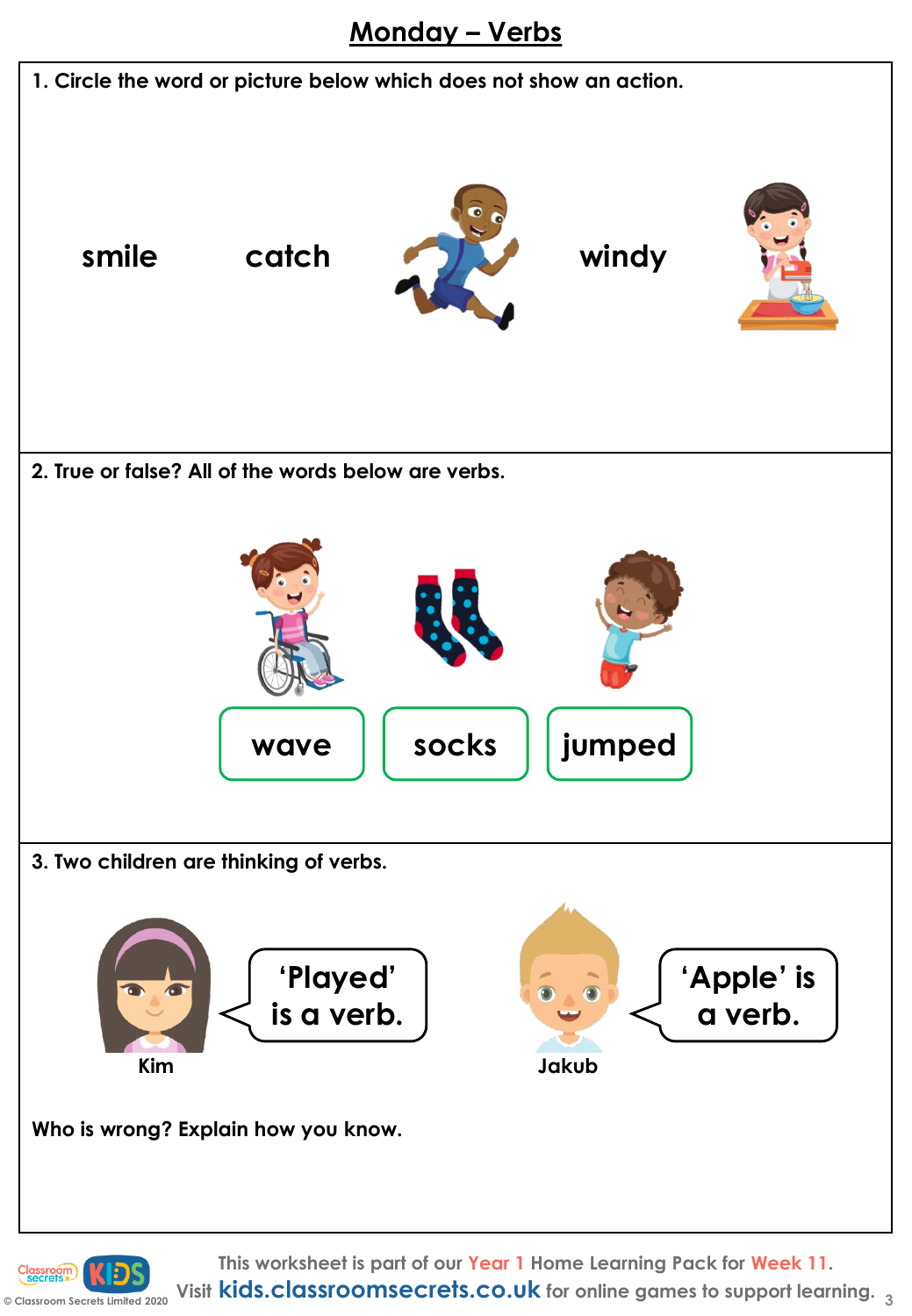#### **Tuesday – Halving a Quantity**

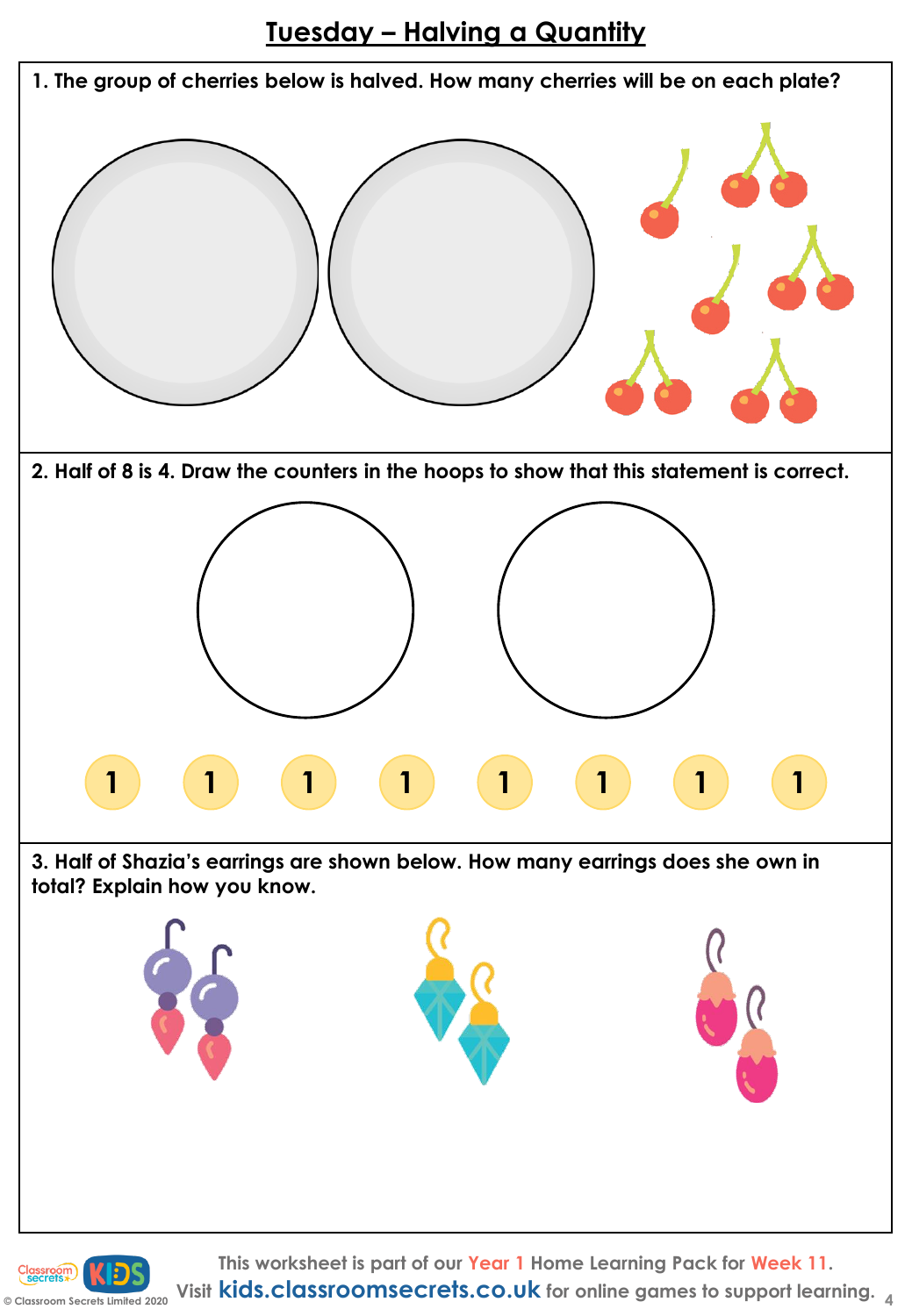

**This worksheet is part of our Year 1 Home Learning Pack for Week 11.**

**Consumed Apple 2020 5 Consumed 2020 Visit kids.classroomsecrets.co.uk** for online games to support learning.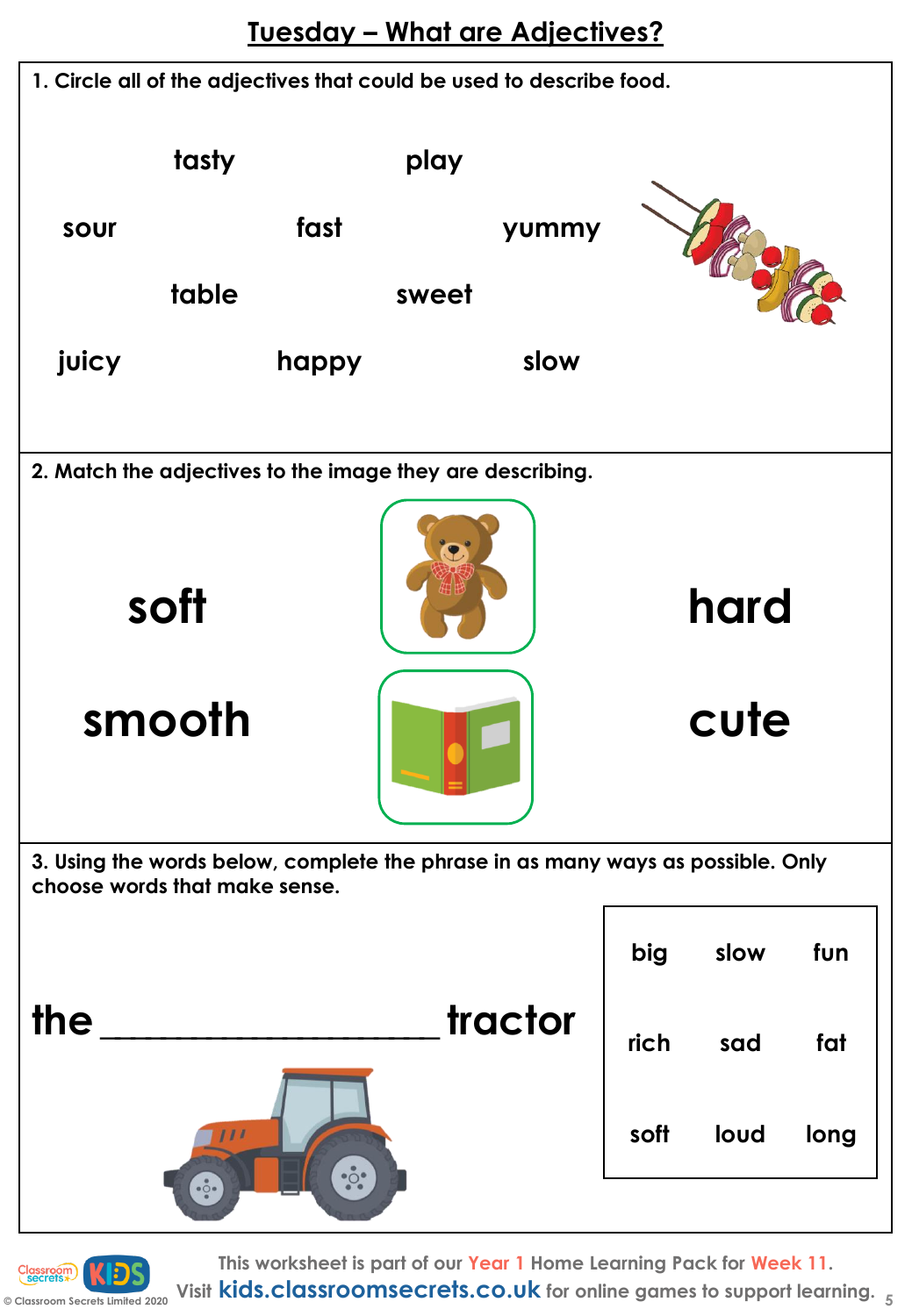#### **Wednesday – Find a Quarter of a Shape or Object**



**C** Classroom Secrets Limited 2020 Visit **kids.classroomsecrets.co.uk** for online games to support learning.  $\frac{1}{6}$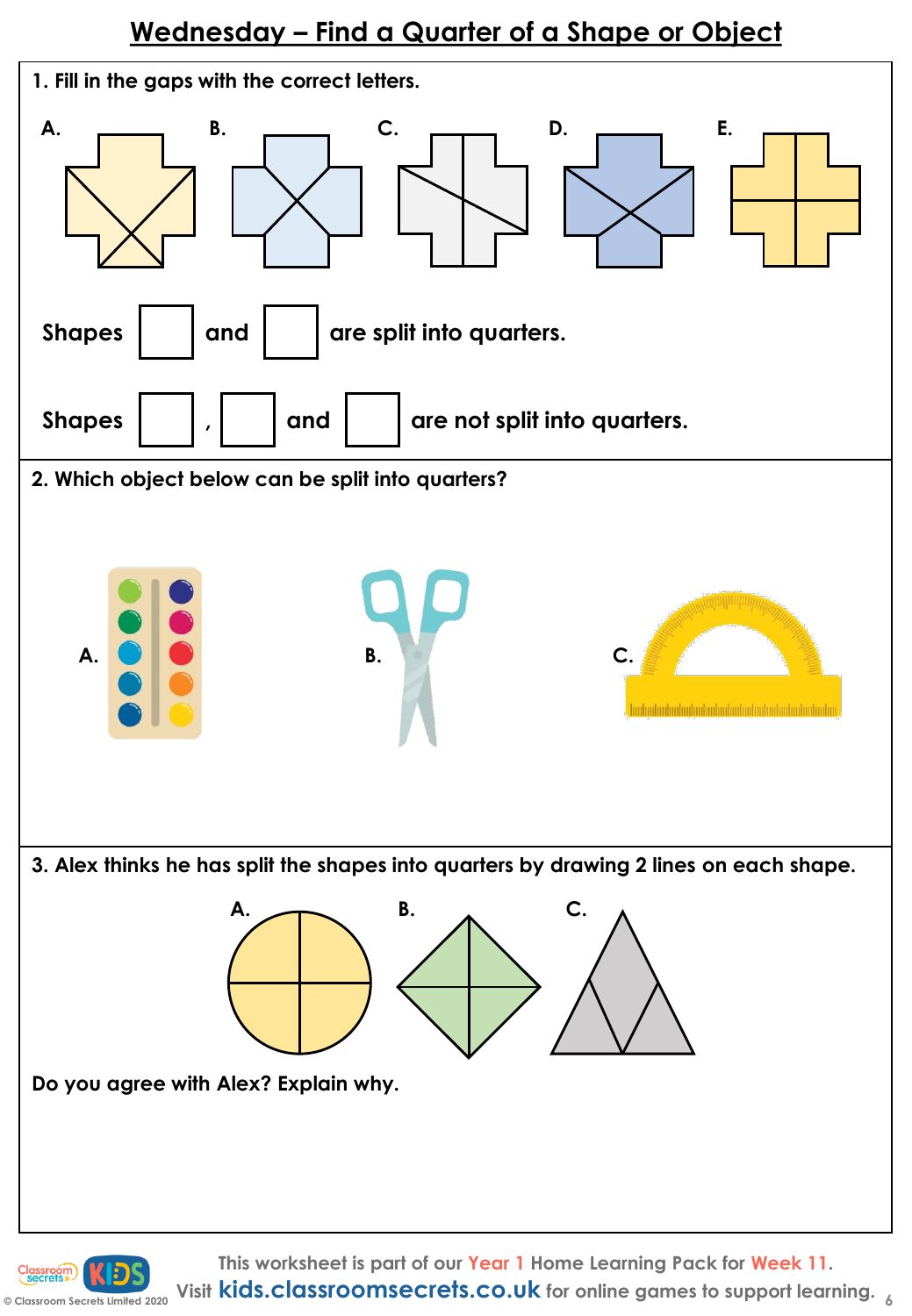#### **Wednesday – Recognising Verbs in Sentences**

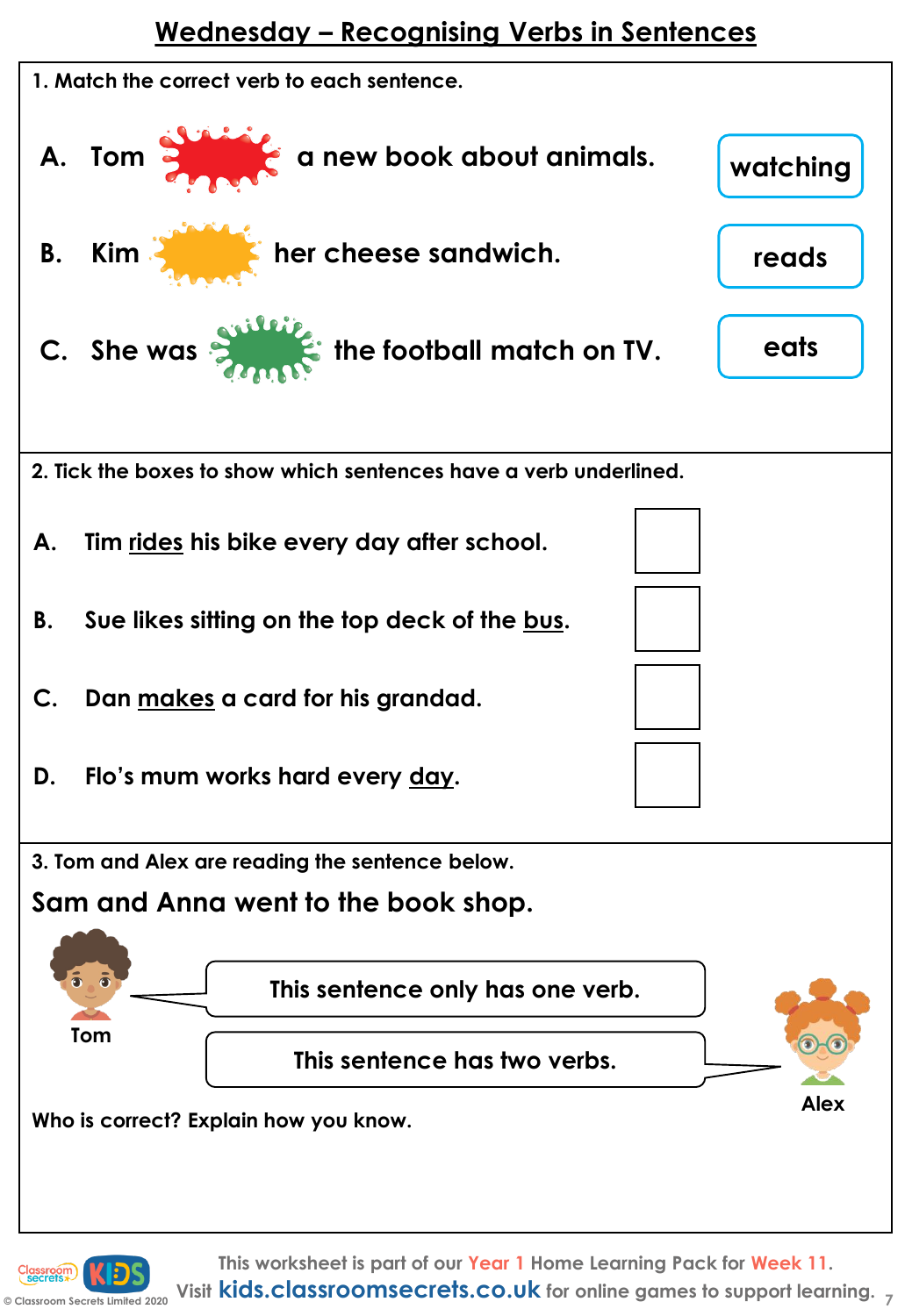**Thursday – Quarter of a Quantity**

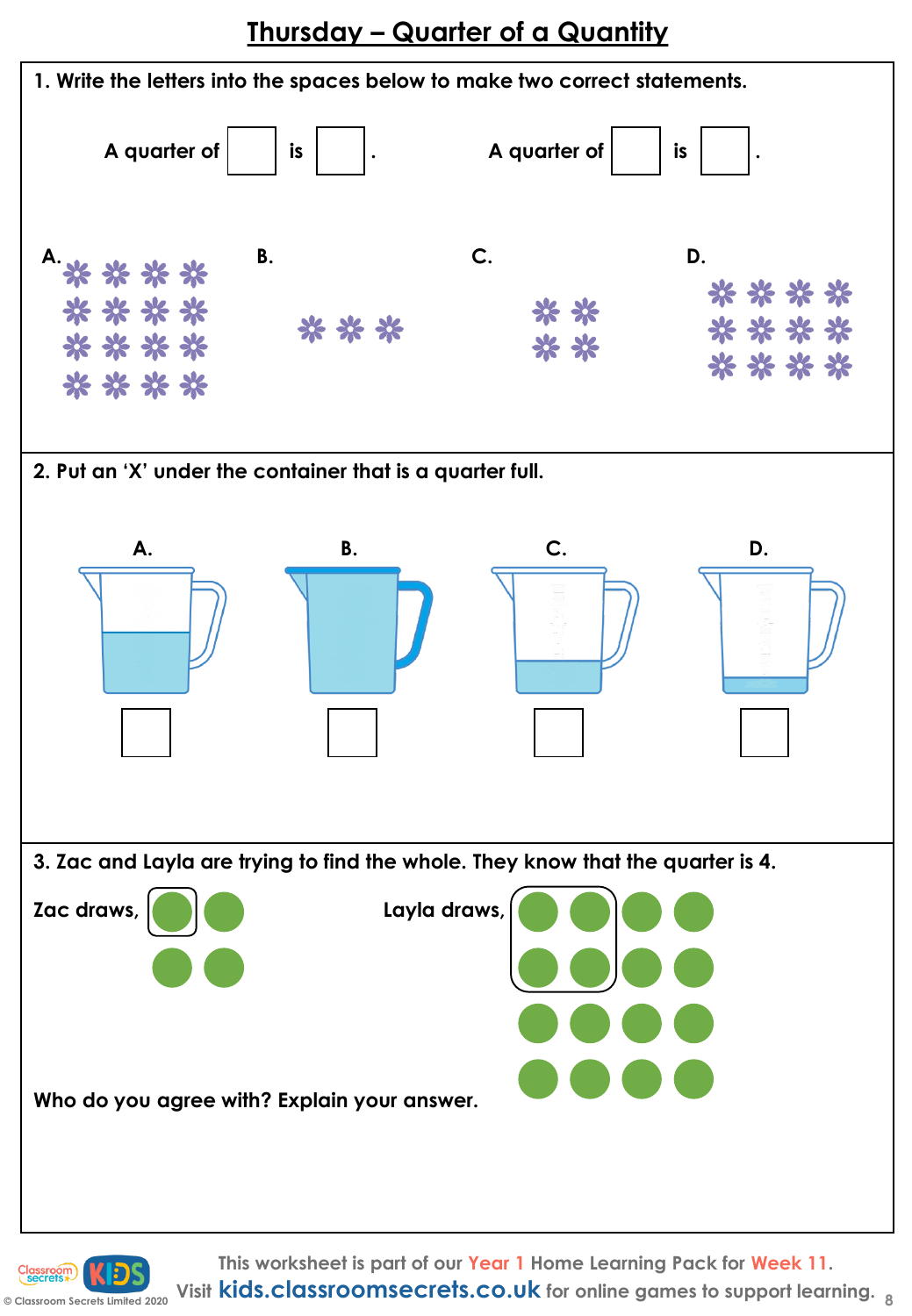

**© Classroom Secrets Limited 2020 9 Visit kids.classroomsecrets.co.uk for online games to support learning.This worksheet is part of our Year 1 Home Learning Pack for Week 11.**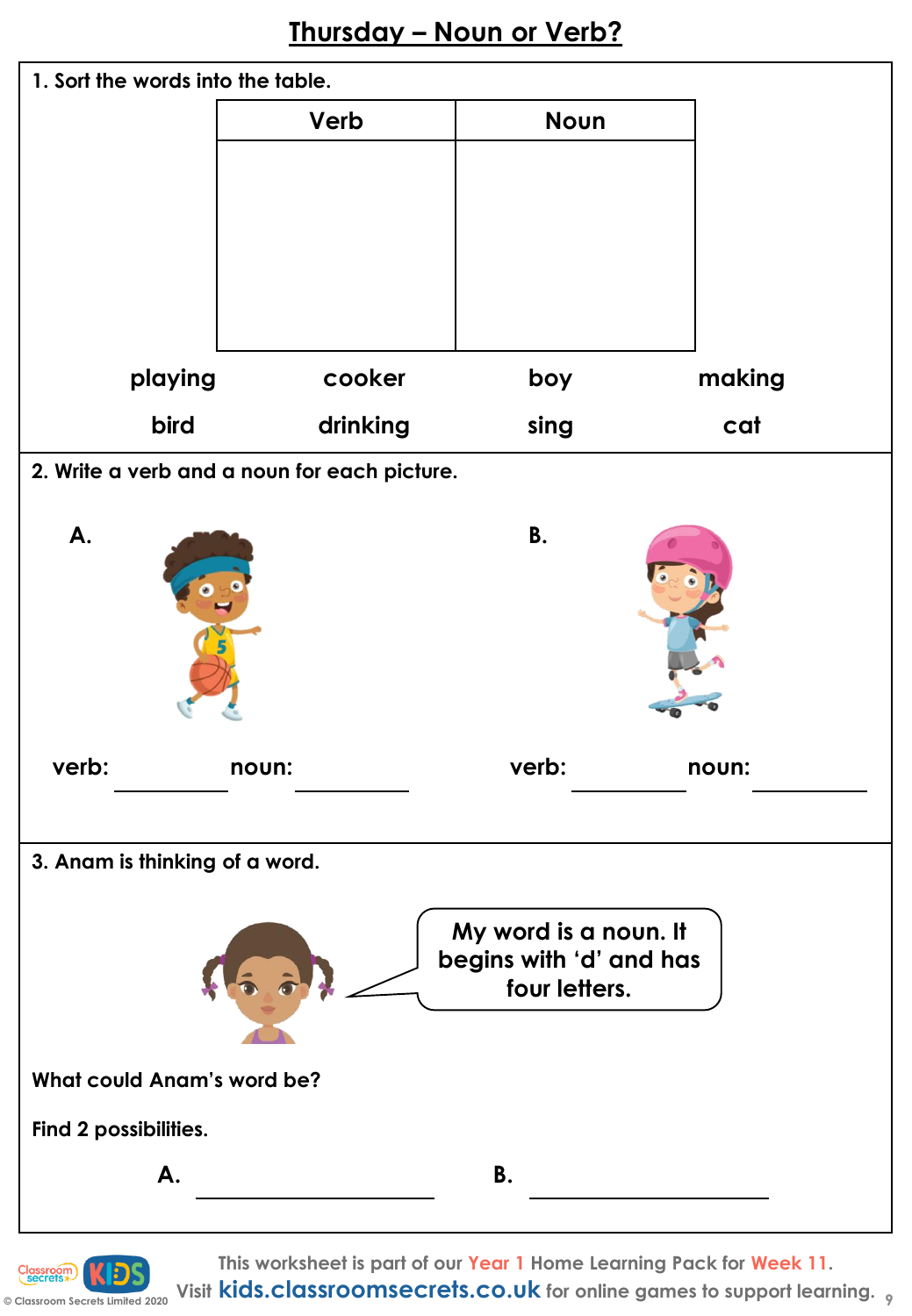#### **Friday – Reading Comprehension Remembering Mary Seacole**

**Read the information on the next page and answer the questions.**

**1. Why is the event on the 14th May?**

**2. What is Mary Seacole remembered for?**

**3. In what room will the event take place in the museum?** 

**4. What time does the event start?**

**5. Why do you think the soldiers called Mary 'Mother Seacole'?** 

**6. Do you think Mary Seacole was a nice person? Why?**